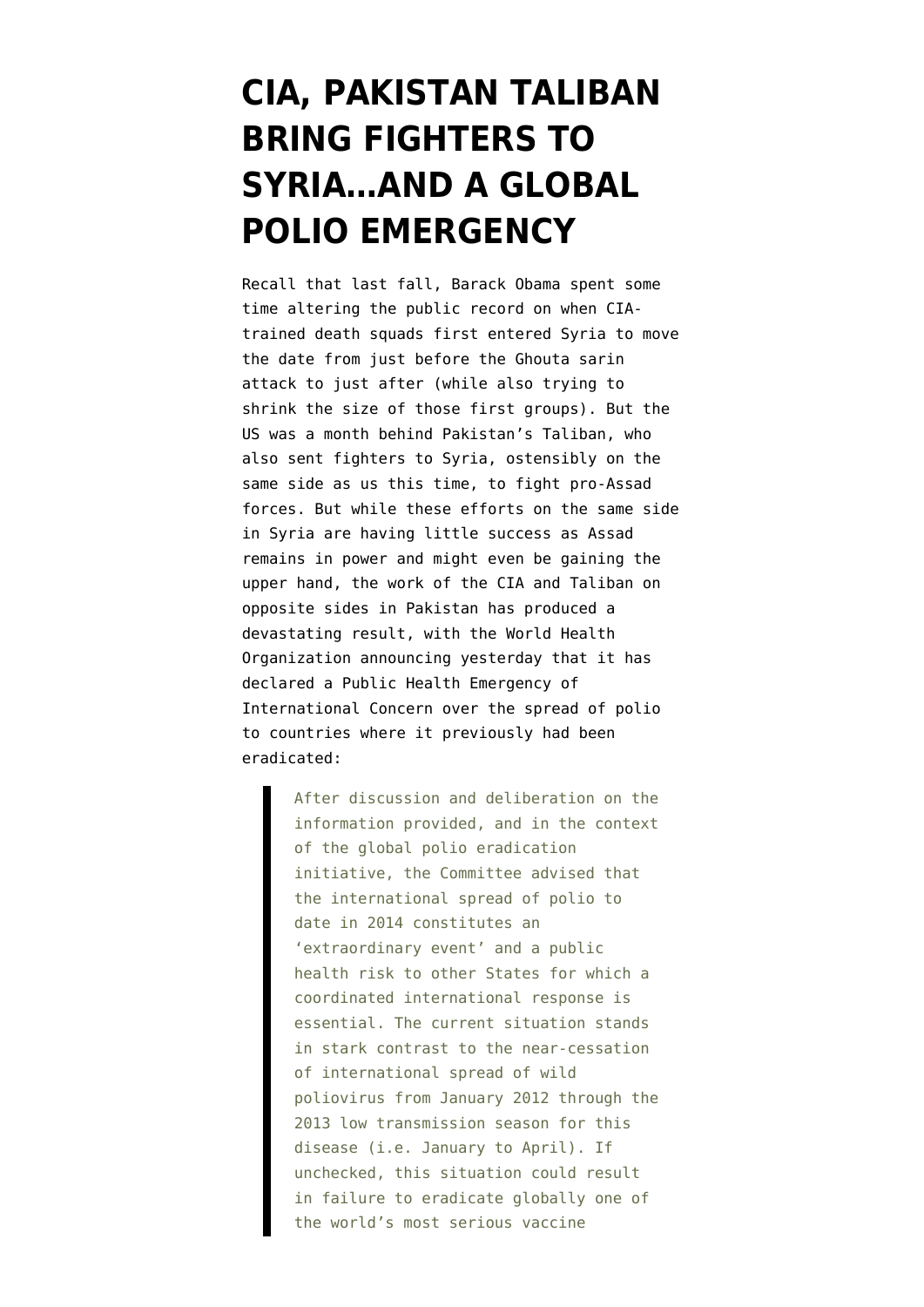preventable diseases. It was the unanimous view of the Committee that the conditions for a Public Health Emergency of International Concern (PHEIC) have been met.

Although fundamentalist Islamic groups have long accused vaccination campaigns, and especially polio vaccinations, of being efforts by the West to sterilize Muslims, the very high profile case of Dr. Shakeel Afridi carrying out a hepatitis vaccination ruse on on behalf of the CIA in an effort to obtain blood samples from Osama bin Laden's compound in Abbottabad provided a refreshed incentive for attacks on vaccine programs.

Marcy pointed out the stupidity of Leon Panetta's confirmation that Afridi worked with the CIA in the ruse [the day before Panetta's 60](http://www.emptywheel.net/2012/01/28/leon-panetta-and-the-pakistani-doctor-yet-more-double-standards-on-classified-information/) [Minutes segment ran](http://www.emptywheel.net/2012/01/28/leon-panetta-and-the-pakistani-doctor-yet-more-double-standards-on-classified-information/):

> Not only does this presumably put more pressure on Pakistan to convict Afridi of treason (he remains in custody), but it exacerbates the problem of having used a vaccination campaign as cover in the first place, confirming on the record that similar campaigns in poor countries might be no more than a CIA front.

I presume someone in the White House gave Panetta permission to go blab this on 60 Minutes; I assume he's in no more legal jeopardy than Dick Cheney was when he insta-declassified Valerie Plame's identity.

But shit like this discredits every single claim national security experts make about the need for secrecy. I mean, how are CIA officers ever going to recruit any more assets when the assets know that the CIA director may, at some time in the future that's politically convenient, go on 60 Minutes and confirm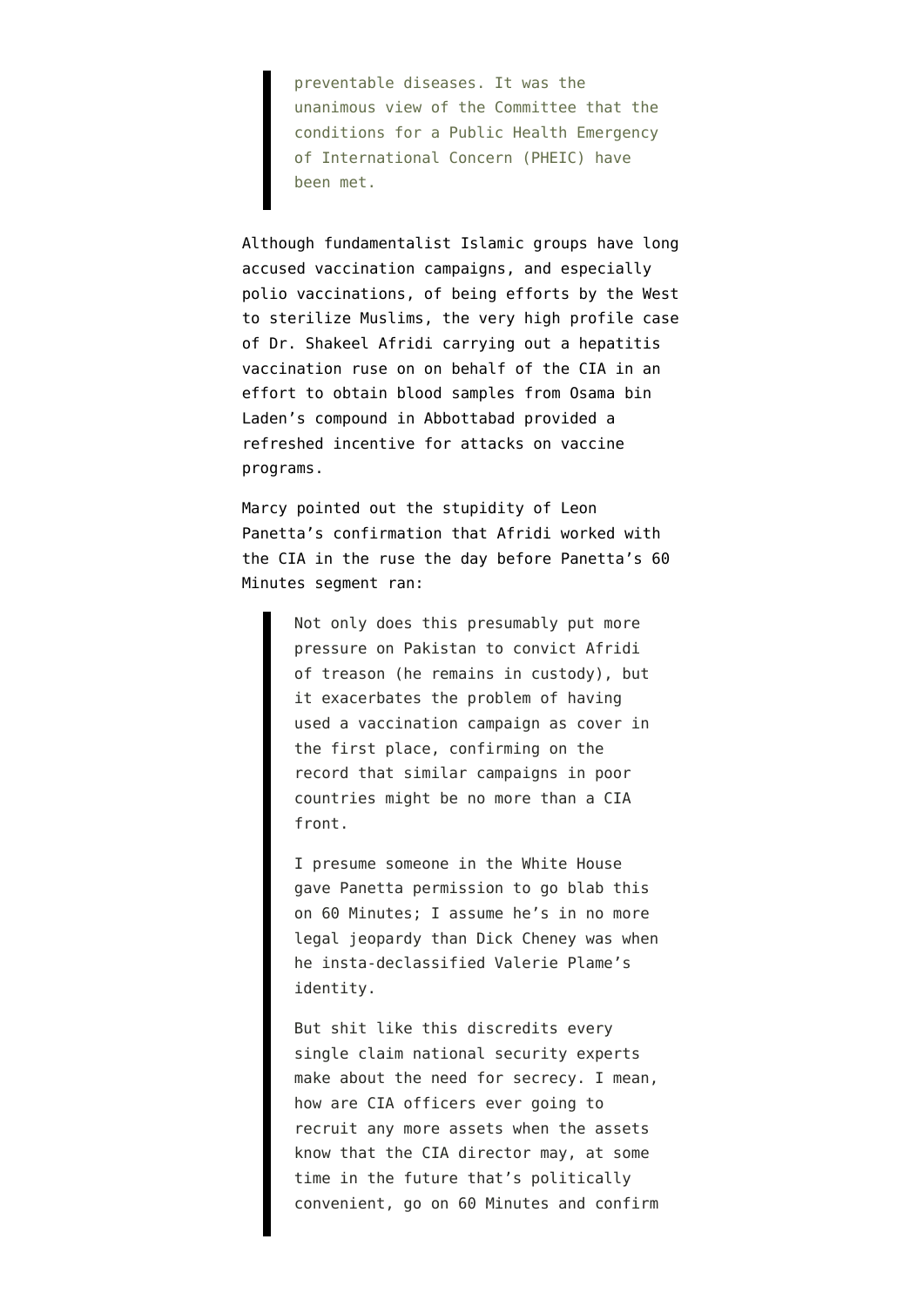## the relationship?

Afridi was eventually sentenced to 30 years imprisonment, not on treason but on other dubious charges and in a shopped venue. And the fallout in Pakistan's tribal areas from US confirmation of the vaccination ruse was exactly as might be expected: [multiple deadly attacks on](http://www.emptywheel.net/2012/12/18/five-polio-workers-in-pakistan-killed-in-further-fallout-from-panettas-leak/) [polio vaccine workers](http://www.emptywheel.net/2012/12/18/five-polio-workers-in-pakistan-killed-in-further-fallout-from-panettas-leak/) and many [new cases of](http://www.emptywheel.net/2013/05/06/sad-victory-for-pakistans-taliban-child-diagnosed-with-polio-in-region-where-vaccinations-were-denied/) [paralyzed children.](http://www.emptywheel.net/2013/05/06/sad-victory-for-pakistans-taliban-child-diagnosed-with-polio-in-region-where-vaccinations-were-denied/)

While the polio virus circulating in Syria doesn't appear to have come directly with the Taliban fighters sent from Pakistan, [it is](http://www.who.int/csr/don/2013_11_11polio/en/) [indeed a strain from Pakistan's tribal areas](http://www.who.int/csr/don/2013_11_11polio/en/) [that is in Syria now](http://www.who.int/csr/don/2013_11_11polio/en/):

> Thirteen cases of wild poliovirus type 1 (WPV1) have been confirmed in the Syrian Arab Republic. Genetic sequencing indicates that the isolated viruses are most closely linked to virus detected in environmental samples in Egypt in December 2012 (which in turn had been linked to wild poliovirus circulating in Pakistan).

WHO is recommending drastic measures, primarily calling for all travelers from Pakistan, Cameroon and Syria to be vaccinated for polio, preferably at least four weeks prior to international travel, but at least at departure if it hasn't been done earlier. WHO is also calling for increased efforts in vaccinations in countries (Afghanistan, Equatorial Guinea, Ethiopia, Iraq, Israel, Somalia and Nigeria) where the virus is known to be present but from which transmission has not been seen.

So the [fears from two years ago on the impact of](http://www.nytimes.com/2012/07/10/health/cia-vaccine-ruse-in-pakistan-may-have-harmed-polio-fight.html?pagewanted=all) [the CIA's actions on polio eradication](http://www.nytimes.com/2012/07/10/health/cia-vaccine-ruse-in-pakistan-may-have-harmed-polio-fight.html?pagewanted=all) are now met. But keep in mind that it's not just vaccine programs that were put at risk by this incredibly stupid move. A [large alliance of](http://www.dawn.com/news/699586/american-ngos-assail-cia-over-fake-polio-drive) [humanitarian groups complained directly to the](http://www.dawn.com/news/699586/american-ngos-assail-cia-over-fake-polio-drive) [CIA](http://www.dawn.com/news/699586/american-ngos-assail-cia-over-fake-polio-drive) that all humanitarian groups were put at